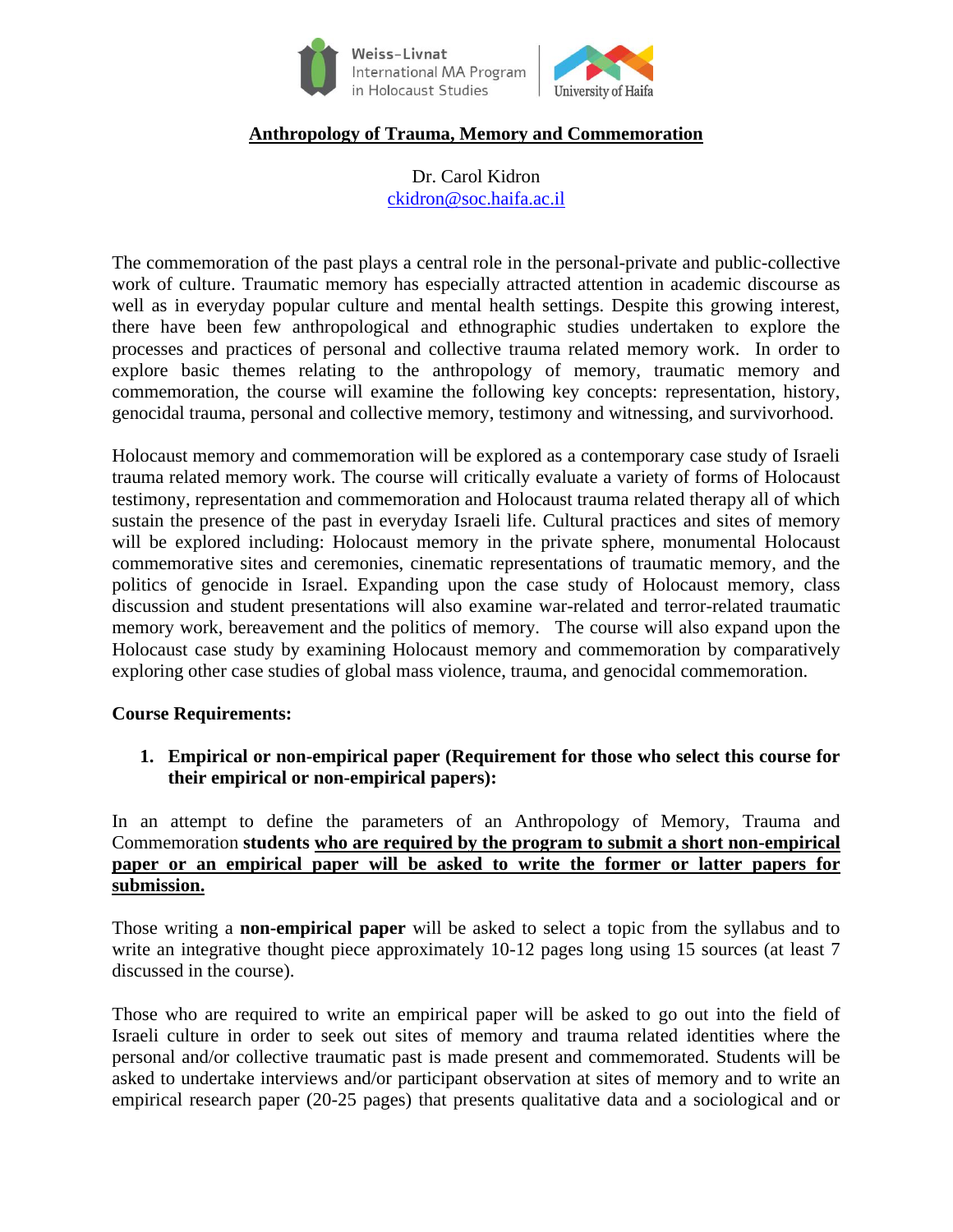anthropological analysis unpacking the processes and practices of memory work. Your analysis must utilize relevant academic literature appearing in the reading list below (at least 7 sources from the syllabus) and of course in the academic literature (an additional 8 sources) in the fields of anthropology, sociology, and Holocaust and Genocide Studies.

# **DEADLINE FOR EMPIRICAL PAPER – TBD**

Students writing non-empirical or empirical papers will be asked to submit a 1-2 page proposal outlining their research topic, research site, tentative research questions and reading list (15 references). You may begin working on your research paper only after you receive my authorization of the proposal. Submission date for the proposal and final paper will be determined during the semester.

## **DEADLINE FOR NON-EMPIRICAL PAPER (REFERAT) – TBD**

# **2. Requirement for all students – 5 Reading Reports**

**All students will be asked to submit 5 reading reports,** one page long each, including a brief summary of the reading and a quote of your choice with an analysis of the quote. Reports must cover **required** readings and **be submitted prior to the lecture in which the topic will be discussed on the date listed in the syllabus for that topic**.

**Deadlines for report submission – it is not possible to submit all 5 reports at the end of the course:**

**Report No. 1 submitted no later than: report submitted no later than: March 6 Report No. 2 submitted no later than: report submitted no later than: March 27 Report No. 3 submitted no later than: report submitted no later than: April 24 Report No. 4 submitted no later than: report submitted no later than: May 15 Report No. 5 submitted no later than: report submitted no later than: June 7**

**Attendance is mandatory** – in accordance with university rules – students exceeding 3 absences (including illness or personal participation in program-related events scheduled during class) from class will not receive a grade for the course. When the course is offered on Zoom students will be required to attend the course online regularly – with no more than 3 absences while students will also be requested to utilize their cameras during class unless there are technical issues surrounding wifi – beyond their control.

## **Grade breakdown:**

80% - Empirical or non-empirical paper, 20% reading reports.

For those not submitting a paper – reading reports will make up 80% of their grade and class participation will make up 20% of their grade.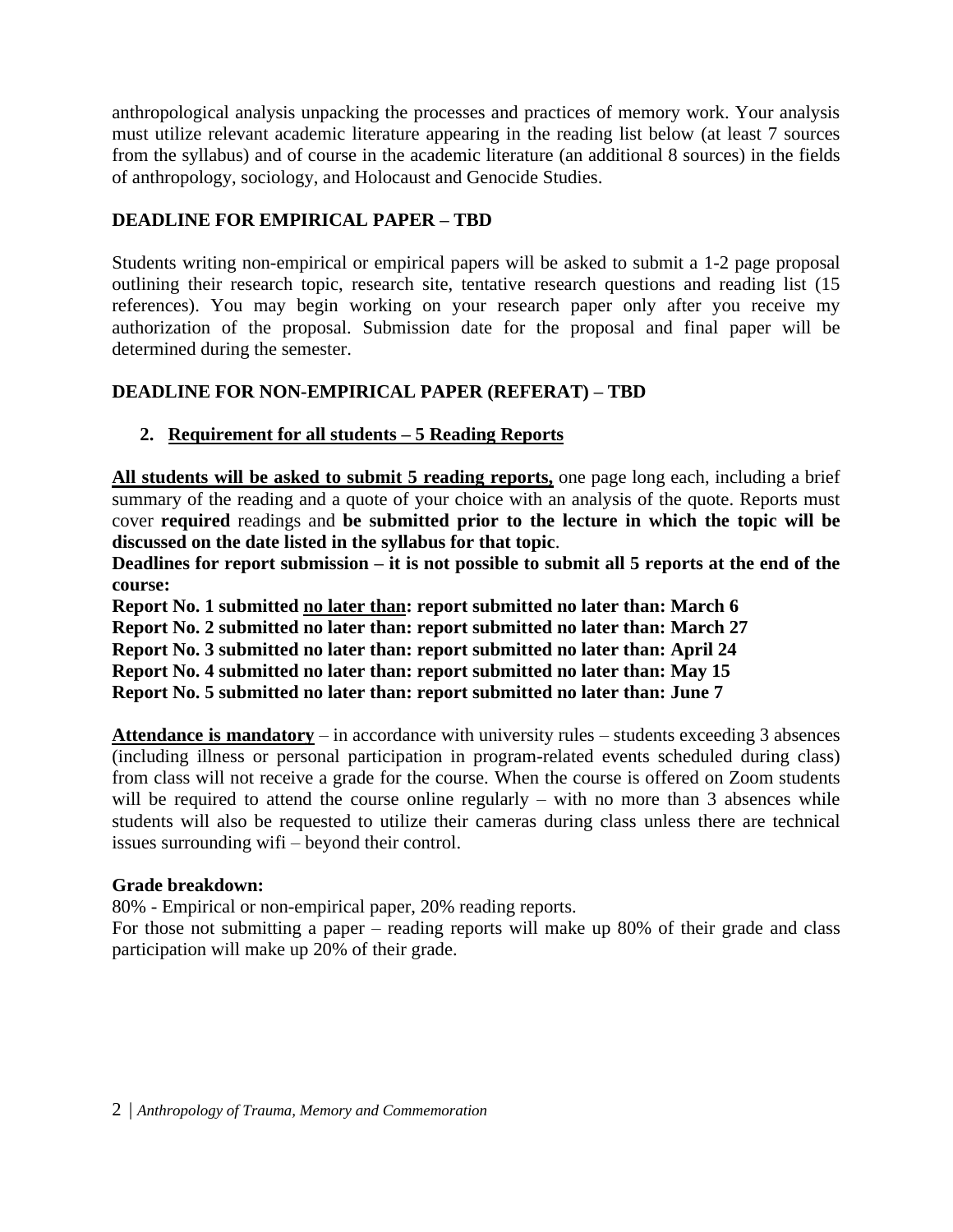### **Lecture Topics and Reading List**

### **Meeting 1 Feb 20**

**Introduction: Diverse Representations of the Traumatic Pasts in Everyday Life**

- **What is commemoration of the past? How for example is the Holocaust made present in everyday life? Can the topic of Genocide and Trauma be deconstructed despite its sanctity, and unspeakability?**
- **Diverse forms of Holocaust representation in everyday life: History, Witnessing, Testimony, photographic representation, Icons, Cinema, Ritual, Silence, Violence, Metaphor, Art, Literature, Revisionist performance.**
- **What is Anthropology's contribution to an understanding of Holocaust and Genocide and its aftermath? How might one create an Anthropology of the Holocaust and Genocide and what would its contribution be?**

### **Meeting 2 Feb 27**

**In search of Authentic Representation/Commemoration of the Past: History vs. Memory**

- **History – Positivist Legacy and the Limits of Holocaust Representation. Are all forms of presence legitimate? Are all forms of history authentic?**
- **Memory – Witnessing, Authenticity, Subjectivity, Authnentic Reenactment vs. Distortion, Personal Lived Memory vs. Collectively constructed memory.**
- **The Transformation of Personal memory into Collective memory – history and historicity.**
- **History and the Representation of the Holocaust and Genocide**

## **Required Reading:**

Friedlander, S. (1992) "Introduction" in *Probing the Limits of Representation*. Press. S. Friedlander (ed.) Cambridge: Harvard University Pp. 1-8

Schudson, M. (1997) "Dynamics of Distortion in Collective Memory" in *How Minds, Brains and Societies Reconstruct the Past*. D.L. Schacter (ed.) Pp. 346-351

## **Meeting 3 March 6**

#### **Transformation of Personal Memory into Collective Memory**

#### **Required Reading:**

Nora, P. (1989) "Between Memory and History". *Representations* 26: 7-25. (7-16) OR in Hebrew נורה פ. (1993) בין זיכרון והיסטוריה: מחוזות הזיכרון. *זמנים* 45: 5-19.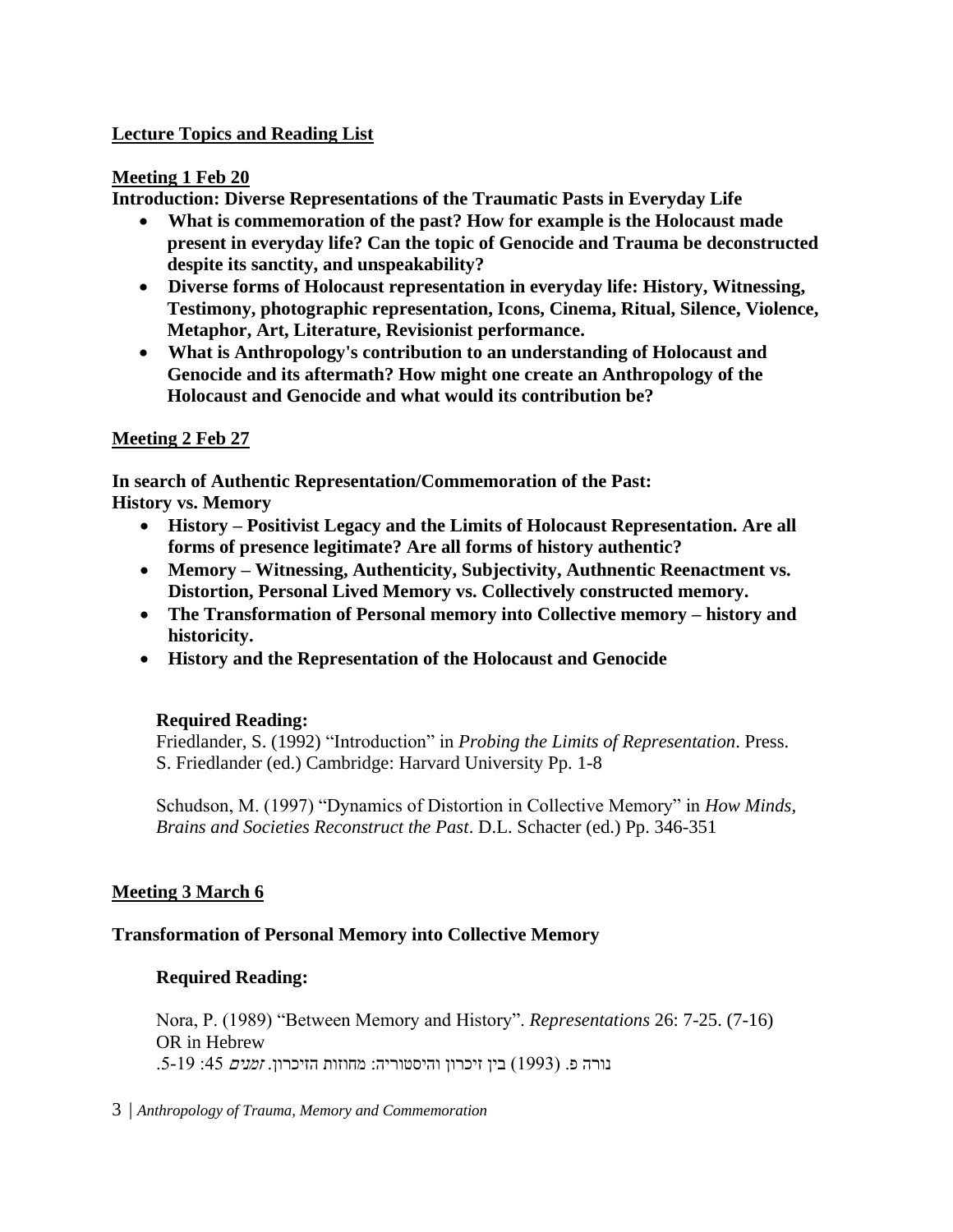Halbwachs, M. (1980) *The Collective Memory*. New York: Harper Colphson Books. Pp. 68-87.

Friedlander, S. (1998) "The Shoa: Between Memory and History" in: *Breaking Crystal: Writing and Memory after Auschwitz*. E. Sicker, (ed.) Urbana: University of Illinois Press. Pp. 345-359.

Film: Night and Fog

### **Meeting 4/5 March 13 & March 20**

**Saving Images of the Holocaust Past: Photographs, images, documentary footage – the iconic presence of the past**

#### **Required Reading:**

Brink, C. (2000) "Looking at Photographs from Nazi Concentration Camps". *History and Memory* 1 2:135-150.

Zelizer, B. (1998) *Remembering to Forget: Holocaust Memory Through the Camera's Eye.* University of Chicago Press. Pp.-15-1

#### **Recommended Reading:**

Hirsch M. (2000) "Surviving Images: Holocaust Photographs and the Work of Post Memory" in B. Zelizer ed. London: Athlone Press. 215-246

Kleinman, Arthur and Kleinman, Joan. (1996). The Appeal of Experience; The Dismay of Images: Cultural Appropriations of Suffering in OurTimes. Daedalus, Vol. 125, No. 1, Social Suffering (Winter, 1996), pp. 1-23

#### **Meeting 6 March 27**

#### **Memory as Testimony**

• Firsthand Witnessing: Survivorship, Authentic Witnessing, Testimony as Narrative

#### **Required Reading:**

Schudson, M. (1997) "Dynamics of Distortion in Collective Memory" in *Memory Distortion: How Minds, Brains and Societies Reconstruct the Past*. D.L. Schacter (ed.) Pp. 351-364.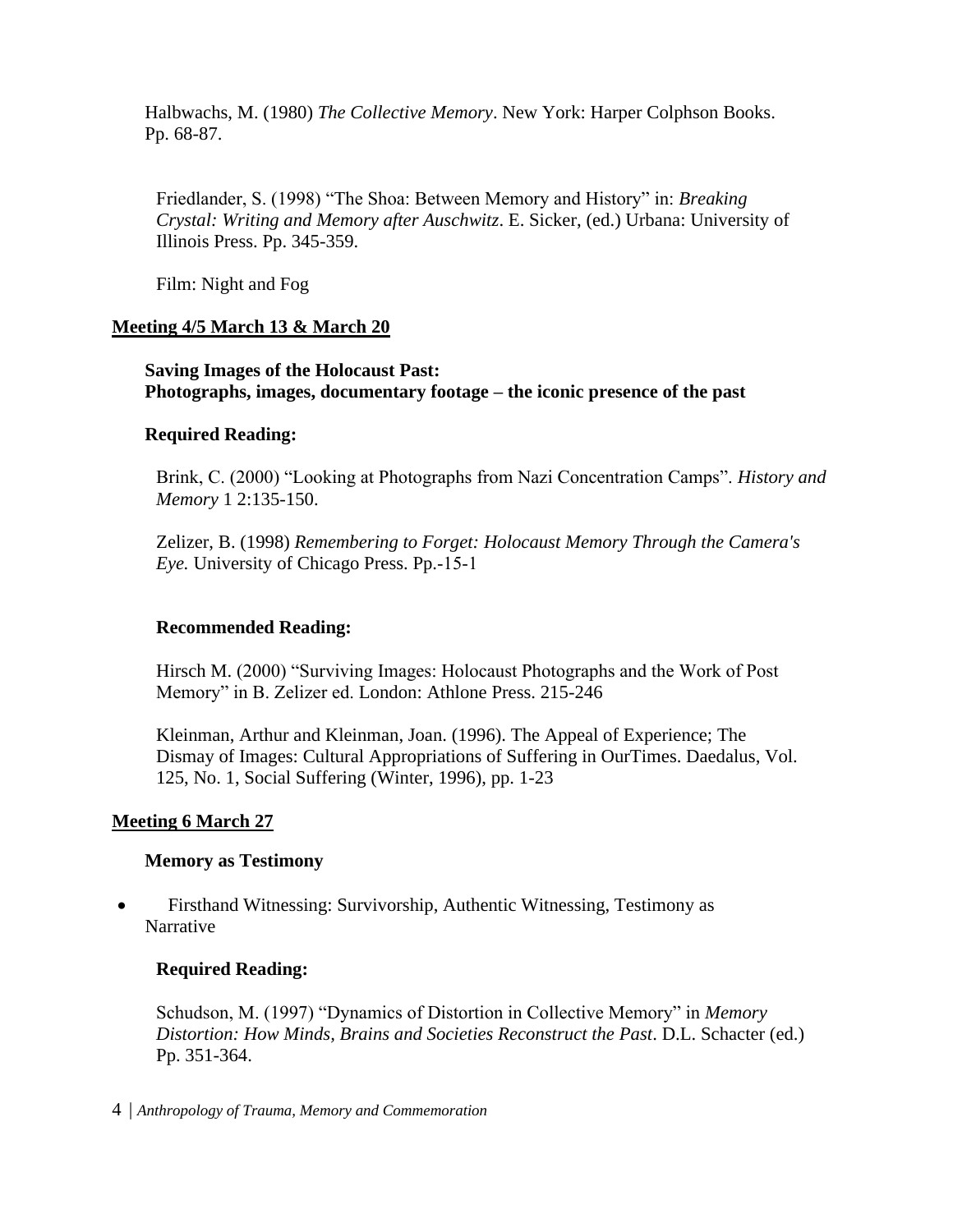Young J. E. (1990) *Writing and Rewriting the Holocaust: Narrative and the Consequence of Interpretation*. Bloomington: Indiana University Press. Pp. 1-25.

Levi, Primo (1986) If this is a Man. Summit Books.

לוי, פ. (1989) *האם זה אדם*? תל אביב: עם עובד.

### **Meeting 7 April 3**

### **Memory as Testimony – Continued**

### **Required Reading:**

Langer, L. L. (1991) *Holocaust Testimonies: The Ruins of Memory*. New Haven:Yale University Press. Pp.38-1

or

Handelman, D. (1997) "Absence Rising: Telling Little Holocaust Stories in Israel". Unpublished Manuscript. Pp. 1-17

Film: Truth and Lies

### **Meeting 8 April 10**

#### **Second Hand Witnessing**

- Transmitted Traumatic Legacies and the constitution of Witnesses once removed, second and third generation survivors, and vicarious witnessing
- Private-familial memory, mementos from the past and person-object interaction

## **Required Reading:**

Kidron, Carol A. (2003) "Surviving the Distant Past: A Case Study of the Cultural Construction of Trauma Descendant Identity". *Ethos*, 31:513-544. (Hebrew Translation Available)

Berger, A.L. (1997)"Introduction" in *Children of Job: American Second-Generation Witnesses to the Holocaust.* Albany: State University of New York Press. Pp. 1-12.

#### **Recommended Reading:**

Kidron, Carol A. (2009) "Toward an Ethnography of Silence The Lived Presence of the Past among Holocaust Trauma Descendants in Israeli." *Current Anthropology* 50:1, 5-27.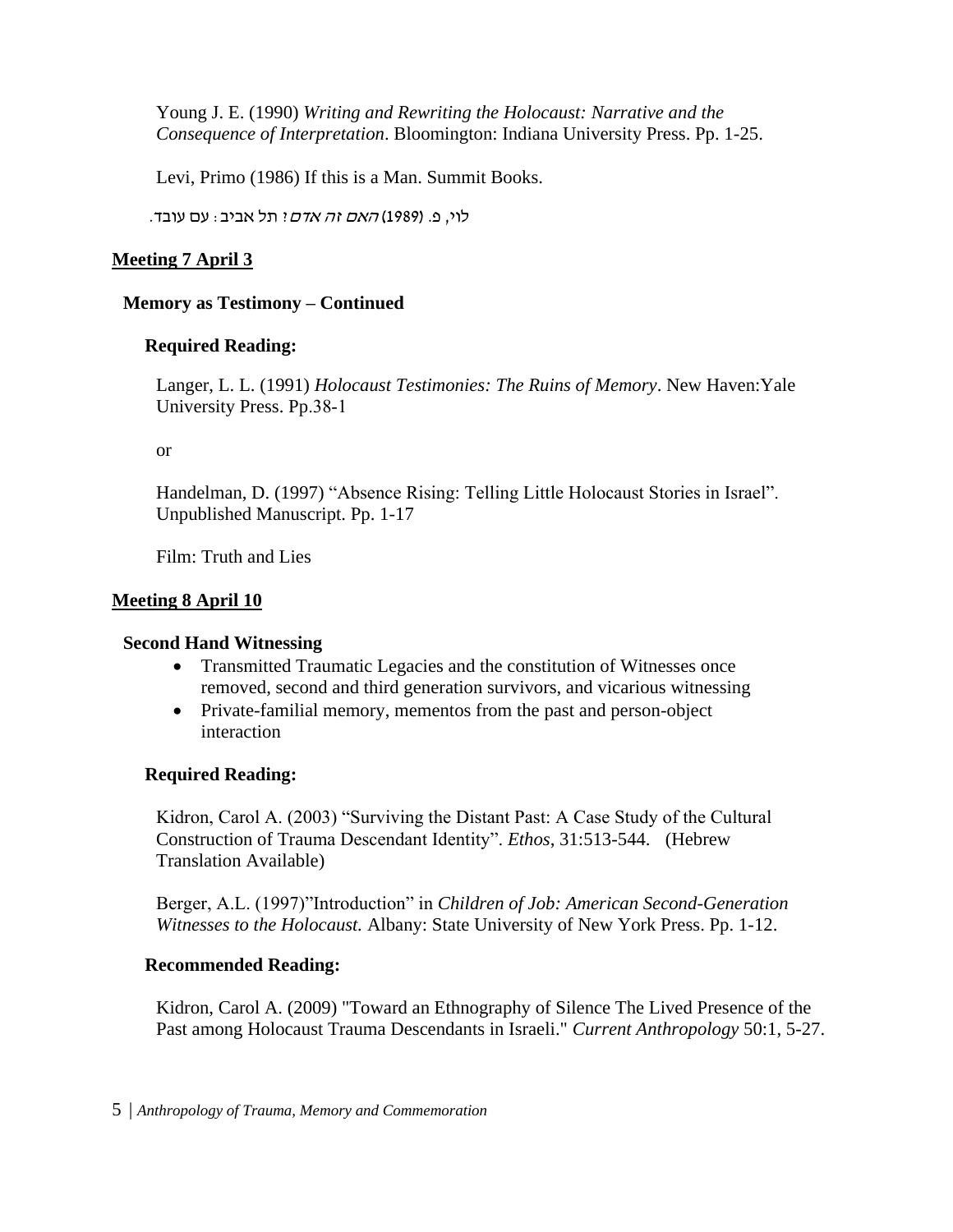### **Meeting 9 April 24**

- **1. Continuing Conversation on Second Generation Memory and Film – Because of that war.**
- **2. Harnassing Memory: The Presence of the Holocaust as National, Political or Personal Symbolic Capital**

**Constructing Collective Memory**

- **Nationalization and the Enlistment of Personal Memory and the Construction of Collective Memory, Ideological Framing of Collective Memory. Holocaust as National Mythic Narrative and Civil Religion**
- **Memory as Symbolic Capital – the Politics of Memory**

## **Required Reading:**

Yablonka, H. (1998) "The Formation of Holocaust Consciousness in the State of Israel: The Early Days". in *Breaking Crystal: Writing and Memory after Auschwitz*. E. Sicker, (ed.) Urbana: University of Illinois Press. Pp. 119-136.

Zerubavel, Y.(1994) The Death of Memory and the Memory of Death: Masada and the Holocaust as Historical Metaphors" . *Representations 45:72-100.*

Schwartz, B. (1996) "Memory as Cultural System: Abraham Lincoln in World War II" *American Sociological Review*, 61:908-927.

## **Meeting 10/11 May 1 and May 8**

## **Commemorative Rituals, Museums, Monuments, and Pilgrimages to the Past**

- **Commemorative Rituals – Reenactment in the Service of the State**
- **Museums and Monuments – Institutionalizing and Grounding the Past in Space and Time**
- **Pilgrimages and Youth Trips Reenacting Jewish/Israeli Key Scenarios**

## **Required Reading:**

Friedlander, S. (1994) "Memory of the Shoah in Israel" in *The Art of Memory: Holocaust Memorials in History*. James Young ed. Prestel, Munich & New York: Prestel. Pp. 149-157

Young, J. E. (1990) When a Day Remembers: a Performative History of Yom Ha-Shoah. *History and Memory* 2:54-75.

Handelman, D. and Shamgar-Handelman, L. (1997) "The Presence of Absence: The Memorialism of National Death in Israel" In: E. Ben-Ari and Y. Bilu eds. *Grasping*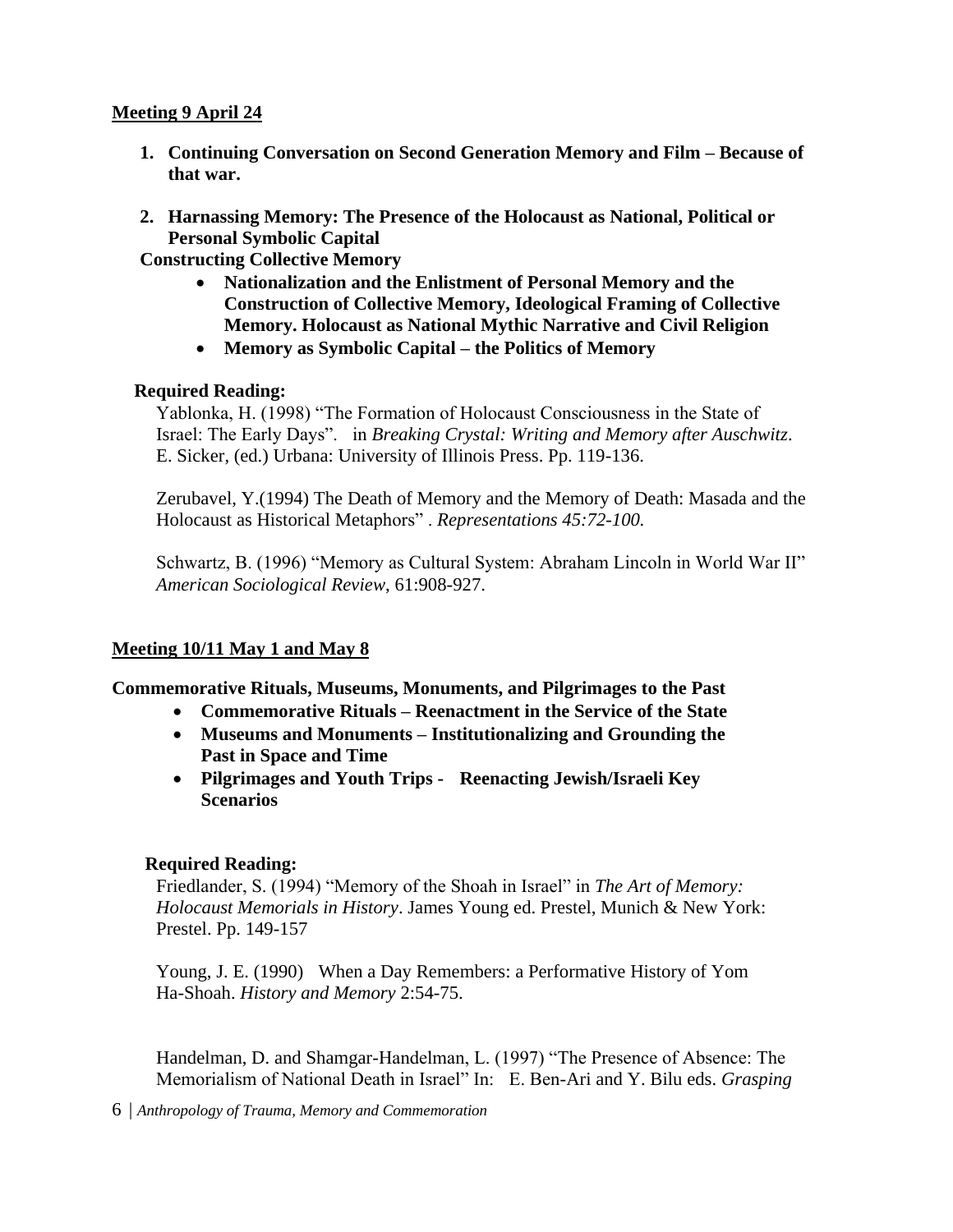*the Land: Space and Place in Contemporary Israeli Discourse and Experience*. New York:State University of New York Press. Pp. 85-128.

### **Recommended Reading:**

Azoulay, A. (1993) "With Open Doors: Museums of History in the Israeli Public Space. *Theory and Criticism* 4: 79-95. (Available in Hebrew)

Feldman, J. 2002. Marking the boundaries of the enclave: Defining the Israeli collective through the Poland 'experience'. *Israel Studies* 7: 85-114.

Handelman, D. (1990) *Models and Mirrors - Towards and Anthropology of Public Events*. Cambridge: Cambridge University Press. Pp.202-233.

Young J. E. (1988) Writing and Rewriting the Holocaust: Narrative and the Consequence of Interpretation. Bloomington: Indiana University Press. Pp. 172-189.

Film: Yizkor: Slaves to Memory

## **Meeting 12/13 May 15 and May 22**

## **A. Rewriting Memory or Representing the Presence of Lost Memory**

- Narratives, Scenarios, and Changing Images Holocaust Representation as a Prism of Changes in Israeli Society
- From Silence and Univocal Nationalism to Empathy and Multivocality form "Shoa and Redemption/Heroism, and Sheep to the Slaughter to the "Heroism of Perseverance"

#### **Revisionist Presence: Resisting and Challenging the Myth**

- **The Emergence of Personal Voice**
- **Alternative Holocaust Ceremonies**
- **Holocaust Representation on Digitial Media**
- **Shoa Business: Banalization of the Holocaust**
- **Holocaust Humor: Bad Taste or Resisting the limits of Representation**

#### **Required Reading:**

Frosh, P. and A. Pinchevski. 2014. Media Witnessing and the Ripeness of Time. *Critical Inquiry* 28 (4): 594-610.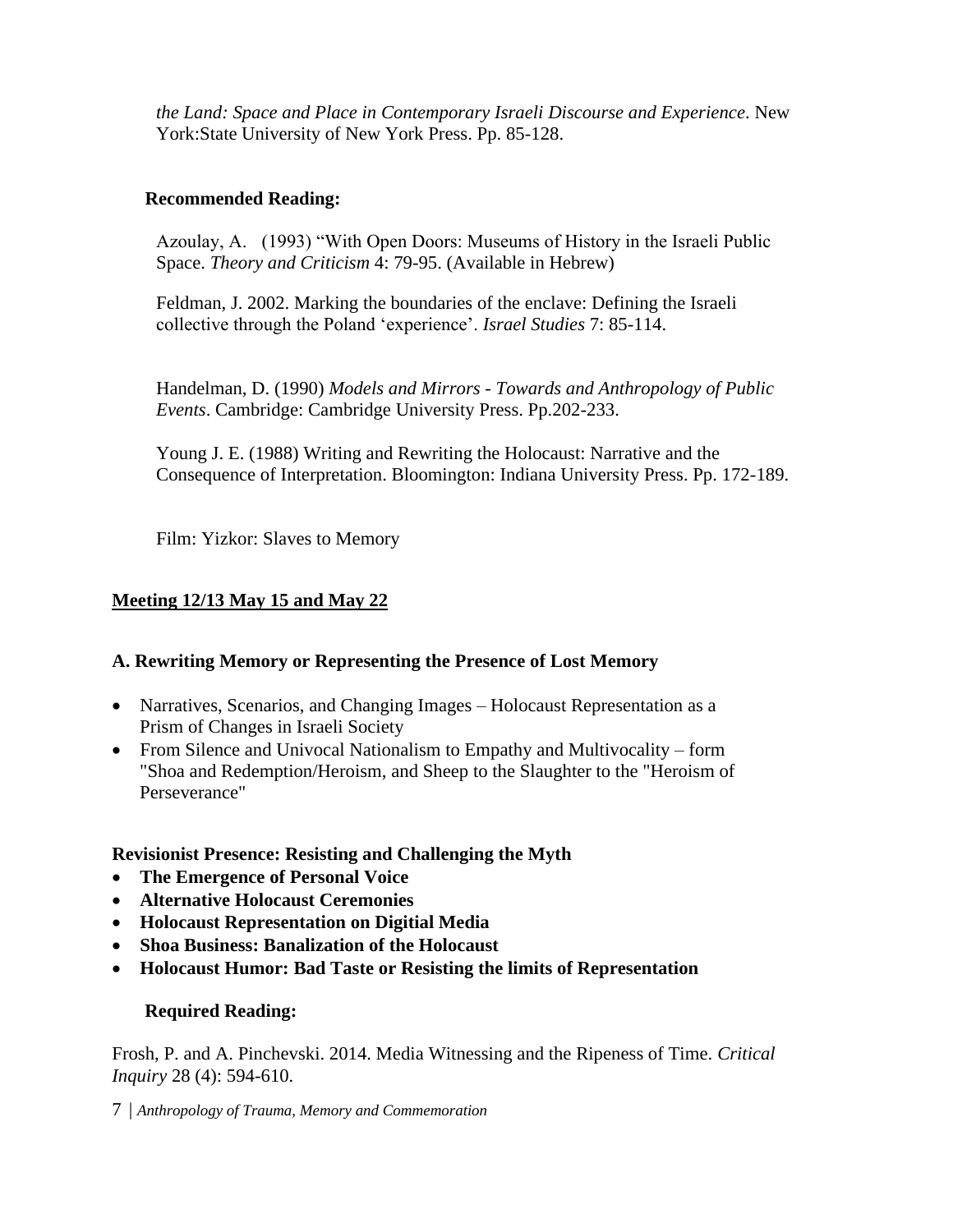## **Recommended Reading:**

זרטל, ע. )2002( *אומה והמוות.* תל-אביב: דביר225-284.

Linn, R. (1996) "Conscience in War: The Israeli Soldier as a Moral Critique" in *Criticism and Culture From Collective Memory to Voice*. Albany: SUNY Press. Pp. 137-165.

Lentin, R. (2000) Introduction. In *Israel and the Daughters of the Shoa: Re-occupying the Territories of Silence*. New York: Berghahn Books.

### **Meeting 14 May 29**

### **The Limits of Representation Revisited**

- **Losing the Monopoly on Suffering and Victimhood – The concept of Genocide, Politics of Victimhood and Humanitarian Intervention**
- **Limited Presence or the Limits of Construction**
- **Temporality or the Framers as Limiting Presence**
- **Holocaust as Metaphor for Human Suffering – Universalizing the Holocaust**

#### **Required Reading:**

Levy, D. and N. Sznaider. 2002. Memory Unbound: The Holocaust Formation of Cosmopolitan Memory. *European Journal of Social Theory*. 5: 87-105.

Bauman, Z. (1998) 'Hereditary victimhood: the Holocaust's life as a ghost. *Tikkun*, 13: 33-38.

#### **Recommended Reading:**

.

Zerubavel, Y. (1995) "Conclusion" in Recovered Roots: Collective Memory and the Making of National Tradition. Chicago: University of Chicago Press. Pp. 214-237.

Feldman, Y. (1998) Whose Story Is It Anyway? Ideology and Psychology in the Representations of the Shoa in Israeli Literature" in *Probing the Limits of Representation*. Press. S. Friedlander (ed.) Cambridge: Harvard University Pp. 223-239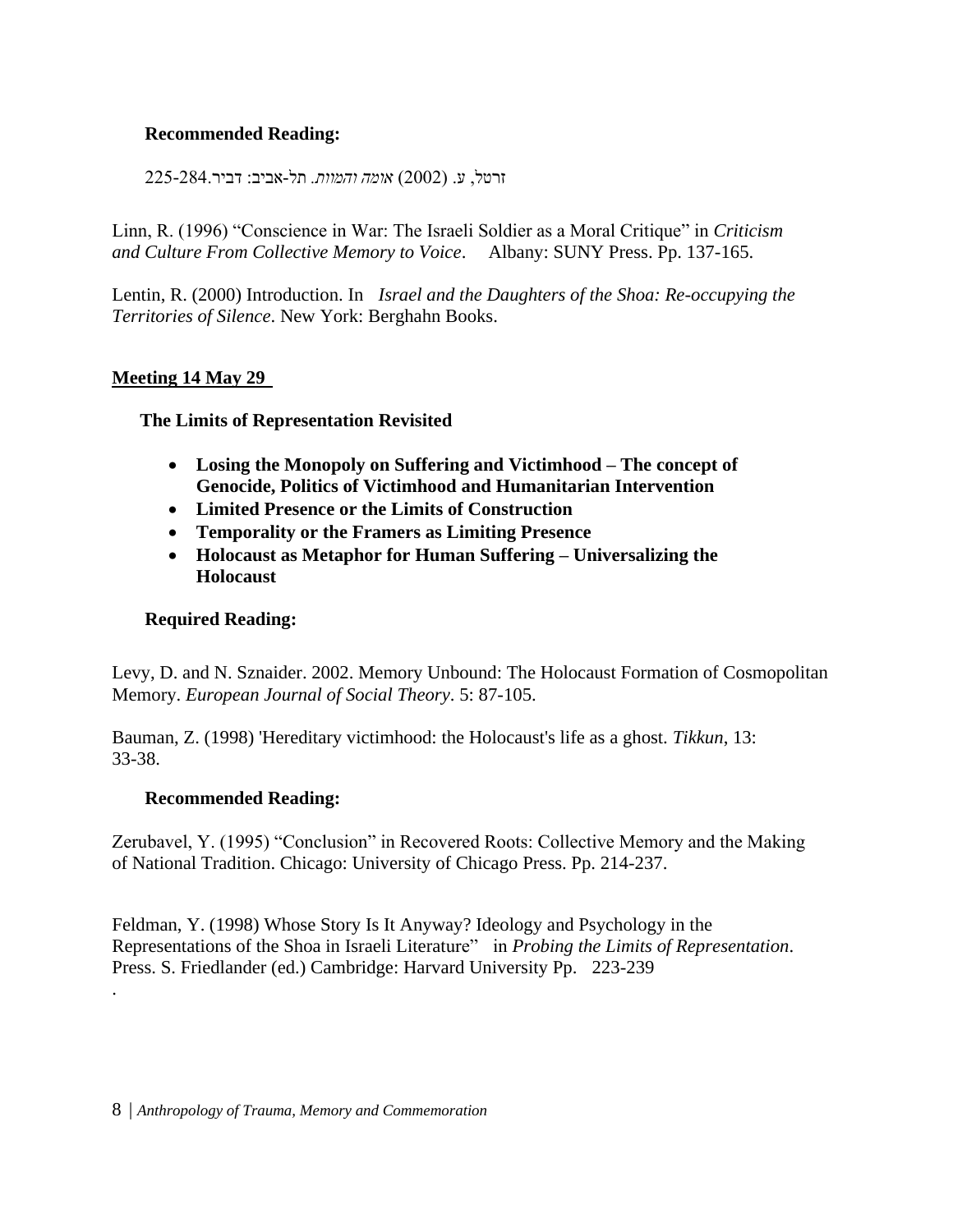### **Appendix**

**Case Studies of Genocide and Commemoration of Traumatic Pasts – for empirical papers:**

- **Memory and commemoration of Wars in Israel**
- **Bereavement in Israel**
- **Rabin Assasination**
- **Palestinian private and public memory and emergent forms of commemoration**
- **Roma Genocide**
- **Armenian Genocide**
- **Hiroshima and Nagasaki as Contested Memory**
- **Cambodia – Auto Genocide**
- **Remembering and Forgetting in Argentina**
- **Vietnam – from Forgetting to Multi-vocal Memory**
- **Globalization of Trauma: Humanitarian Global Intervention and the constitution of Truth Tribunals**

## **Reading List for Empirical papers:**

Hinton, A.L. 1998. A Head for an Eye: Revenge in the Cambodian Genocide. American Ethnologist 25: 352-377. <http://www.jstor.org/stable/645789>

Hughes, R. (2003) "Nationalism and Genocide at the Tuol Sleng Museum of Genocide Crimes." *In Contested Pasts: The Politics of Memory. Katherine Hodgkin and Susanna Radstone,* eds. Pp. 175-207. New York: Routledge.

Hayden, R.M. (2007) " Moral vision and impaired insight." *Current Anthropology* 48:105-131. (Genocide and Western Intervention in the Balkans)

Jackson, Michael (2004) "The Prose of Suffering and the Practice of Silence." Spiritus 4: 44-59. (Genocide in Sierra Leone)

Khalili, Laleh (2004) "Grass-roots Commemoration: Remembering the Land in the Camps of Lebanon." *Journal of Palestine Studies* 34: 6-22.

Zolberg, V.L. 1998. Contested Remembrance: The Hiroshima Exhibit Controversy. *Theory and Society* 27:565-590.

Di Paolantonio, M. 2000. Loss in Present Terms: Reading the Limits of Post-Dictatorship Argentina's National Conciliation In *Between Hope and Despair: Pedagogy and the Remembrance of Historical Trauma.* R. I. Simon, S. Rosenberg & C. Eppert, Eds. Lanham: Rowman and Littlefield. 153-186.

Wagner-Pacifici, R. and Schwartz, B. 1991. The Vietnam Veterans Memorial: